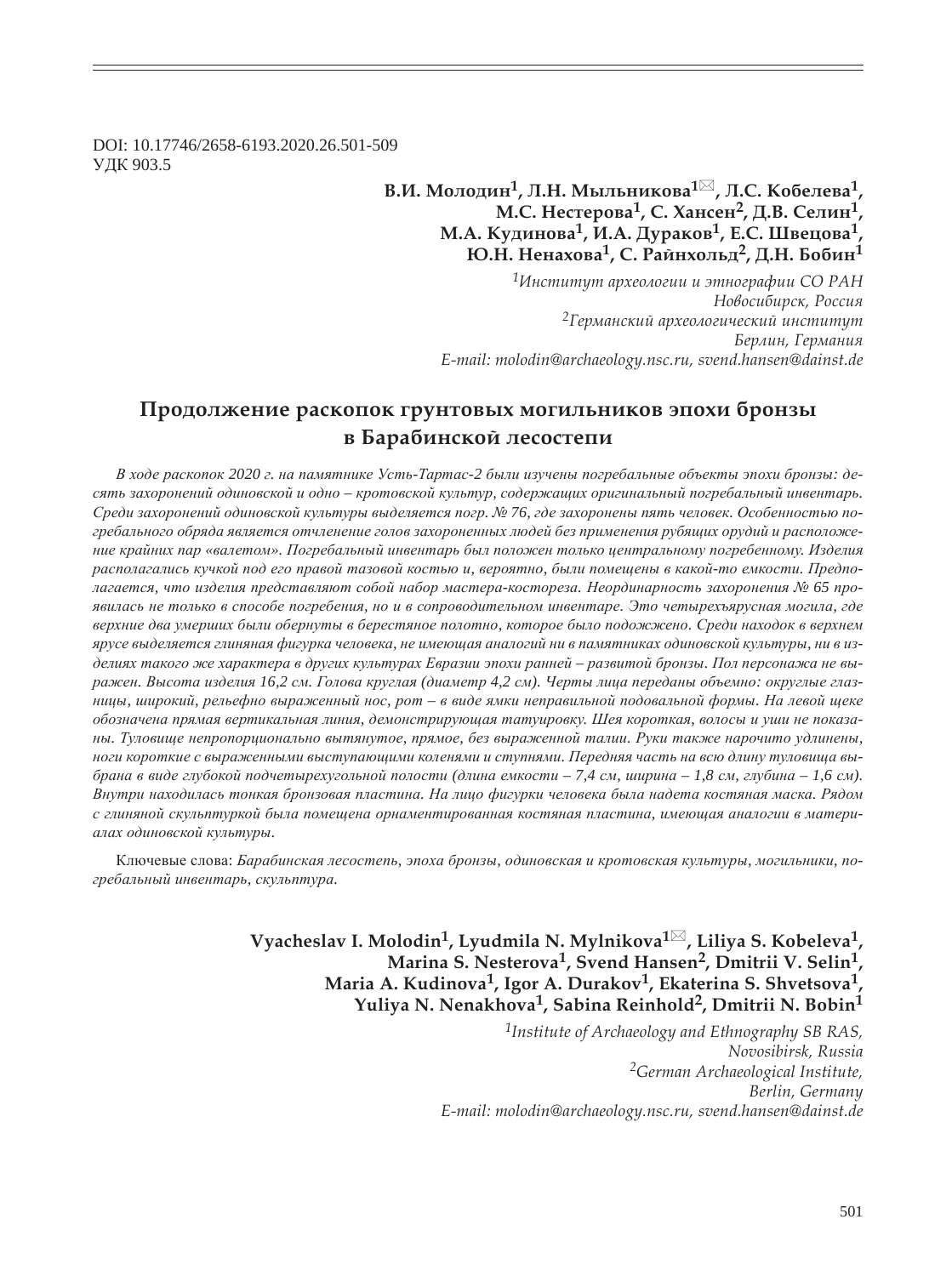# **The Continuation of Archaeological Excavation of the Bronze Age Burial Grounds in the Baraba Forest-Steppe**

*In 2020, during the excavations at the Ust-Tartas-2 site, Bronze Age burials, i.e. ten burials of the Odino culture and one of the Krotovo culture containing the original grave goods were studied. Among the burials of the Odino culture, burial No. 76 with five people buried in it stands out. The funeral rite's feature is the separation of the buried people's head without the use of chopping tools and the position of the last in row "head and tail". The grave goods were placed only in the central burial. The items were arranged in a pile under the buried human's right pelvic bone and were probably placed in a certain container. It is assumed that these items are a set of a bone carver. The unique nature of burial No. 65 was apparent not only in the burial method, but also in the accompanying inventory. This is a four-layer grave, where the upper two people were wrapped in a birch bark and set on fire. Among the finds in the upper layer of burial, a clay figurine of a human was found; it has parallels neither in the other sites of the Odino culture, nor in the similar items in other Eurasian cultures of the Early-Advanced Bronze Age. The gender of the character is not expressed. The height of the item is 16.2 cm. The head is round (4.2 cm in diameter). The facial features are dimensional, i.e. round eye sockets, large and prominent nose, mouth made as an oval hole. There is a straight vertical line on the left cheek showing the tattoo. The neck is short. Hair and ears are not expressed. The body is elongated, straight, without a waist. The long arms are also elongated and ended in the leg area; the legs are short with prominent knees and feet. Along the full front part length, there is a deep sub-rectangular cavity (the length of the cavity is 7.4 cm, the width is 1.8 cm, and the depth is 1.6 cm). A thin bronze blade was inside of the cavity. A bone mask was worn on the figurine's face. An ornamented bone blade, which has parallels in the Odino culture, was placed next to it.*

Keywords: *Baraba forest-steppe, Bronze Age, Odino and Krotovo cultures, burial grounds, grave goods, sculpture.*

### **Введение**

На памятнике Усть-Тартас-2 (Карьер Таи-1) работы ведутся уже четвертый полевой сезон. Методика работы сплошным раскопом, широкими площадями, с выносом грунта за пределы рабочей площадки, с использованием геофизического мониторинга позволяет получать информацию не только об отдельном сооружении, но и о стратиграфии, планиграфии, хронологии объекта в целом или его значительного участка. Вскрытая в 2020 г. площадь составила 226 м<sup>2</sup>. Раскоп расположен вдоль края террасы, он продолжал исследования прошлых лет в северо-западном направлении. Помимо обнаруженных на памятнике ранненеолитических и поздненеолитических ритуальных и погребальных комплексов (см. работу Молодина В.И. и др. «Поздненеолитический погребальный комплекс на памятнике Усть-Тартас-2 (Венгеровский район Новосибирской области)» в данном сборнике), здесь было выявлено десять захоронений одиновской (№ 63, 64, 65, 66, 68, 71, 72, 74–76) и одно – кротовской (№ 67) культур, содержащих совершенно оригинальный погребальный инвентарь. Некоторые из находок оказались столь индивидуальными, что диктуют незамедлительное введение материалов в научный оборот.

Цель данной работы – на основе краткой характеристики и первичного анализа полученных материалов показать результаты исследований 2020 г. объектов эпохи бронзы.

# Характеристика и анализ источников

Напомним, что за прошедшие полевые сезоны на памятнике были исследованы погребальные комплексы различных эпох и культур, представившие порой уникальные материалы, которые в разной степени опубликованы [Кобелева и др., 2019; Молодин и др., 2017].

Захоронения одиновской культуры на сегодняшний день составляют наибольший на памятнике могильник, насчитывающий 53 объекта. Они расположены параллельными рядами, помещенными вдоль края террасы. К настоящему времени таких рядов, разной насыщенности, зафиксировано четыре. Из них наибольшей представительностью выделяется ряд, идущий по краю террасы. Данный принцип формирования некрополя в целом характерен для погребальных комплексов одиновской культуры и хорошо изучен, прежде всего, на могильнике Сопка-2/4А [Молодин, 2012], а также Тартас-1 и Преображенка-6 (см., напр.: [Молодин, 2012, 2013]). На всех этих некрополях могилы сформированы в параллельные ряды, в конечном итоге образующие замкнутый комплекс. Закономерности их формирования еще предстоит выяснить в дальнейшем, обратившись к масштабным анализам данных антропологии и палеогенетики.

На памятнике Усть-Тартас-2 зафиксированы некоторые отличия планиграфии одиновского могильника. По данным, полученным на Сопке-2/4А, да и других вышеназванных объектах, захоронения одиновской культуры концентрировались в глубине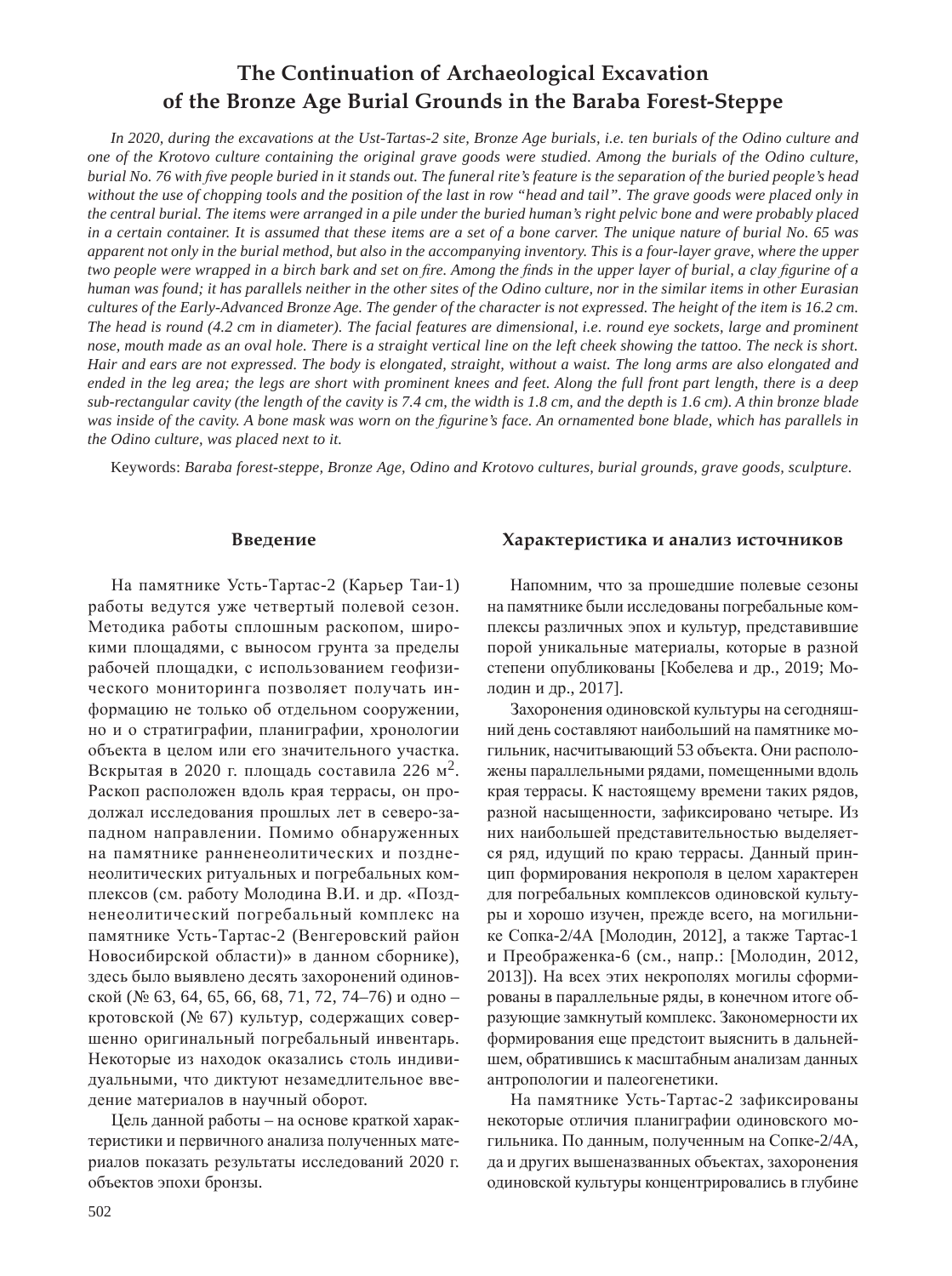террасы, и только отдельные группы могил или отдельные могилы выносились на ее край. В анализируемом случае некрополь сформирован на самом краю террасы, что определенно было продиктовано какими-то причинами, которые, впрочем, пока не ясны. Расстояние между могилами в рядах различно. Раскопками текущего года было выявлено три ряда. В первом ряду, расположенном по краю террасы, продолжающем самый многочисленный ряд могильника, исследованы шесть погребений. Из них в трех захоронены дети, в двух – взрослые, в одном – взрослый и ребенок, еще в одном – трое взрослых и два подростка (?). Во втором ряду выявлены три могилы: в двух захоронены взрослые, в одной – ребенок. Третий ряд представлен одной могилой, ярусной, с четырьмя погребенными взрослыми людьми. Таким образом, детские погребения располагались и в одних рядах со взрослыми, и в одних с ними могильных ямах.

Зафиксирована сложная стратиграфическая ситуация, выражавшаяся в нарушении погребениями одиновской культуры более ранних объектов. Например, погр. № 64 первого ряда накладывалось на ранненеолитическую яму с останками рыбы. Погребение второго ряда № 68 накладывалось на поздненеолитический погребальный комплекс и, к тому же, перерезало ранненеолитический ровик, нарушив тем самым более древние объекты. Погребение № 75 было врезано в ров поздненеолитической конструкции, изменив контур и глубину этого земляного сооружения (подробно о поздненеолитическом погребальном комплексе см. статью Молодина В.И. и др. «Поздненеолитический погребальный комплекс на памятнике Усть-Тартас-2 (Венгеровский район Новосибирской области)» в настоящем сборнике). Об особенностях погр. № 65 речь пойдет ниже.

Погребальная практика, фиксируемая при раскопках захоронений одиновской культуры памятника Усть-Тартас-2, практически полностью соответствует характерным для культуры канонам, выявленным как в целом для могильников данного культурного образования [Молодин, 2012], так и в одиновских захоронениях, исследованных на данном объекте в предшествующие годы [Молодин и др., 2019]. Впрочем на данном памятнике были нередки и исключения. Речь идет о комплексах с необычным инвентарем (предметами пластического искусства), а также особенностями погребальной практики, порой настолько своеобразными, что это позволило даже выделять могилы носителей особого социального статуса.

К числу таких погребений, вне всякого сомнения, относится захоронение № 76. Могила выявлена в первом ряду, фактически у склона террасы. Погребальная камера имела правильную подпрямоугольную форму, ориентирована по линии СВ -ЮЗ. Ее размеры по внешнему контуру 2,28  $\times$  1,42 м, глубина варьирует от 0,4 до 0,5 м. Стенки могилы чуть наклонены внутрь, в северо-восточной части имеется отрицательный уклон. Дно, как характерно для одиновской традиции, неоднородно по глубине: в северной части оно выше, чем в южной - на 0,1 м.

Захоронение коллективное. В северной, основной части камеры были помещены три взрослых человека. Центральный из них имел более мощное телосложение и, судя по положению костей, помещен в могильную яму последним. Умершие были буквально втиснуты в погребальную камеру. Верхняя часть их туловища была несколько приподнята благодаря неровному уровню дна могилы. Особенностью погребенных было то, что у всех троих перед захоронением были отчленены головы. При этом шейные позвонки не имели каких-либо лефектов. что свидетельствует о достаточно «деликатном» или профессиональном их отделении, скорее всего, - ножом, но никак не рубящим инструментом.

В противоположной, южной части погребальной камеры были размещены еще две особи. Они ориентированы головой в противоположную сторону и покоились в ногах (между ног) у крайних индивидов (таким образом, все пять захороненных лежали «валетом»). По возрасту оба индивида были более молодыми (возможно, подростками). У них также отчленены головы, однако в отличие от трех взрослых головы были отрезаны практически вместе с шеей, и сделано это было также «деликатно», без применения рубящего инструмента (рис. 1, *1*).

Погребальный инвентарь был положен только центральному, взрослому умершему. Изделия располагались кучкой под правой тазовой костью и, вероятно, были помещены в определенной емкости. Набор состоял из короткого костяного кинжала с выраженным колющим лезвием и намеченным черешком для крепления рукояти (рис. 1, 2). Остальные изделия из кости были представлены полуфабрикатами отдельных вещей (в т.ч. проколка, три наконечника стрел) (рис. 1, 3–9). Кроме этого, здесь были помещены небольшой каменный топорик, абразив, а также фрагмент челюсти канисового (лисица?) и коготь крупной совы (?). Можно предположить, что изделия представляют собой набор мастера-костореза. Близкие по своему содержанию наборы подобной специализации отмечались исследователями, например, в памятниках Верхнего Приобья [Сидоров, 1978].

Следы декапитации у погребенных фиксируются еще с эпохи энеолита, например, в материалах могильников Северного Казахстана [Зайберт, 1993; Рыкушина, Зайберт, 1984; Шорин, Нохрина,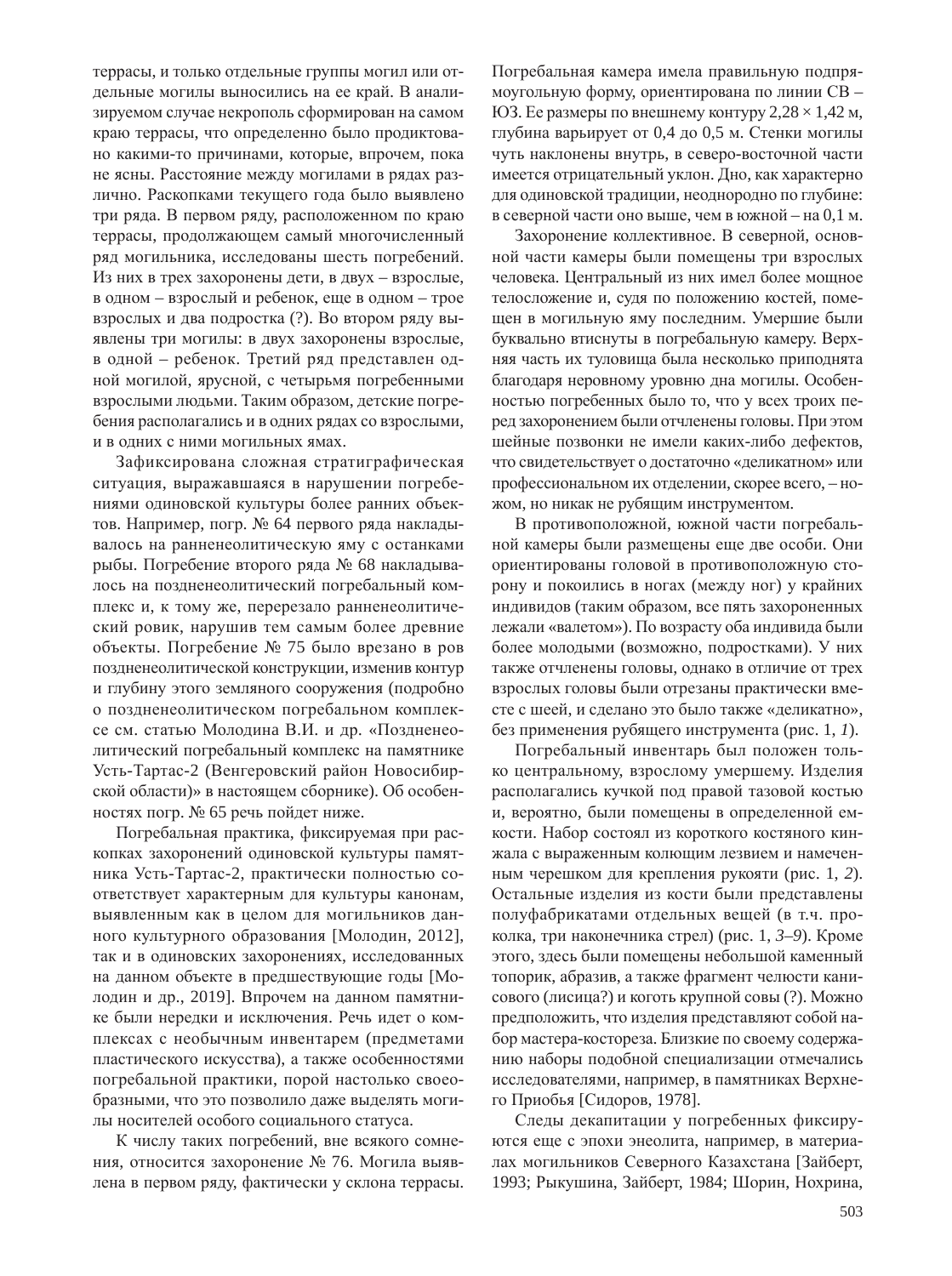

*Рис. 1.* Погр. № 76 памятника Усть-Тартас-2.  $1$  – план погребения;  $2$  – костяной кинжал;  $3-9$  – костяные заготовки для орудий.

2000; Хлобыстина, 1999]. Захоронения одиновской культуры редко, но все же встречаются без черепов. Можно, наверное, говорить о культе черепа (или головы) у носителей традиций этой культуры. Однако данные проявления имеют место, скорее, как исключение, нежели правило. Таким образом, зафиксировано совершенно необычное захоронение не только для носителей одиновской культуры, но и для всей эпохи бронзы, включая усть-тартасскую культуру эпохи ранней бронзы, для погребальной практики которой разнообразные манипуляции над трупами перед помещением последних в могильную яму были традиционными [Молодин, 2005].

В захоронении одиновской культуры № 64 (рис. 2, 1) следует отметить великолепную находку составного браслета на запястье левой руки умершей, состоящего из трех крупных бусин (диски с отверстием) из белого мрамора (рис. 2,  $3-5$ ).

Украшением браслета явилась подвеска, выполненная также из белого мрамора в виде стилизованной фигурки «уточки» (рис. 2, 2).

Среди исследованных захоронений одиновской культуры особое место занимает погр. № 65. Это коллективная усыпальница, которая, как и погр. № 68, перерезает поздненеолитическое погребальное сооружение и ранненеолитический ровик.

Погребение одиновской культуры № 65 состояло из четырех ярусов. Ярусная конструкция изредка встречается в могильниках культуры. В частности, двухъярусные захоронения отмечены на исследуемом памятнике – погр. № 18, 32, 38, а также на могильнике Сопка-2/4А – погр. № 577 [Молодин, 2012, с. 118] и № 580 [Там же, с. 120].

Захоронения каждого яруса изучаемого объекта отличались по погребальной практике и инвентарю, они близки лишь по ориентации человека го-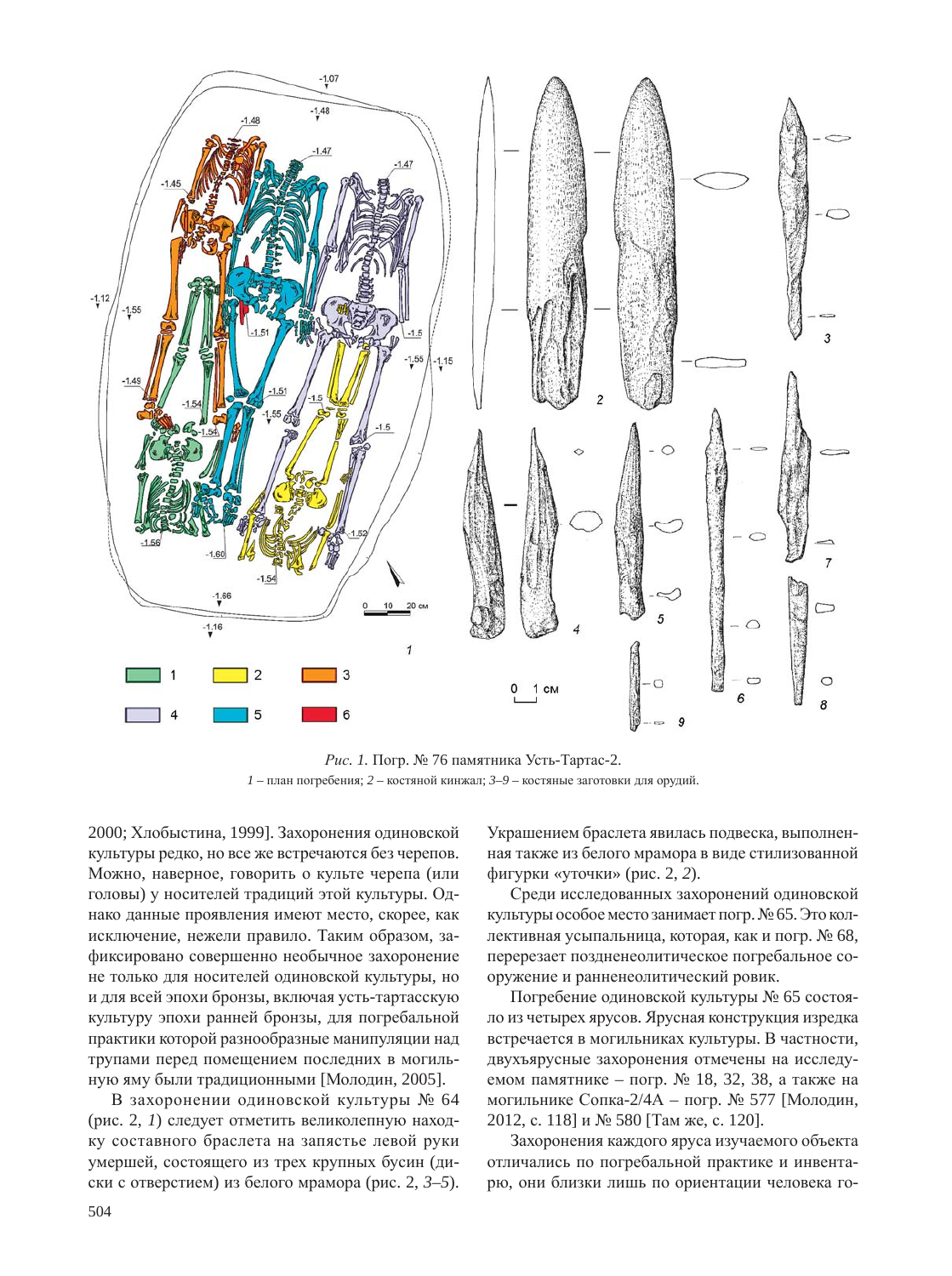

*Рис.* 2. Погр. № 64 памятника Усть-Тартас-2.  $1$  – план погребения;  $2$  – орнитоморфная скульптура из камня;  $3-5$  – подвески из камня.

ловой на СВ. Наиболее интересным и представительным по погребальному инвентарю оказалось самое верхнее захоронение. Умерший был помещен в могилу на животе и лежал непосредственно на другом человеке, который покоился на спине, в вытянутом положении. Верхний костяк принадлежал женщине, лежащий под ним – мужчине. Каждый погребенный был завернут в берестяное полотнище, которое было подожжено уже в могиле. В результате оба скелета оказались обожженными, однако, поскольку огонь воздействовал короткое время, предметы не пострадали.

У левого плеча верхнего погребенного была обнаружена совершенно удивительная глиняная скульптура человека, не имеющая аналогий ни в памятниках одиновской культуры, ни в изделиях такого же характера в других культурах Евразии эпохи ранней – развитой бронзы.

Данная объемная глиняная фигурка хорошо обожжена (рис. 3, 1), имеет темно-коричневый цвет, в области живота переходящий в ярко-красный. Пол персонажа не выражен. Высота изделия 16,2 см. Голова круглая (диаметр 4,2 см). Объемно переданы черты лица – округлые глазницы, широкий, рельефно выраженный нос, рот выполнен в виде неправильной подовальной ямки. На левой щеке обозначена прямая, вертикальная линия, очевидно, демонстрирующая татуировку. Волосы и уши не показаны. Шея короткая, лишь слегка намечена. Туловище вытянутое, прямое, без выраженной талии. Плечи переходят в длинные руки, которые явно нарочито увеличены и завершаются в области ног. На левой руке как будто угадываются пальцы (или когти?). В отличие от рук, ноги персонажа короткие. Рельефно выражены выступающие колени и ступни. Создается впечатление, что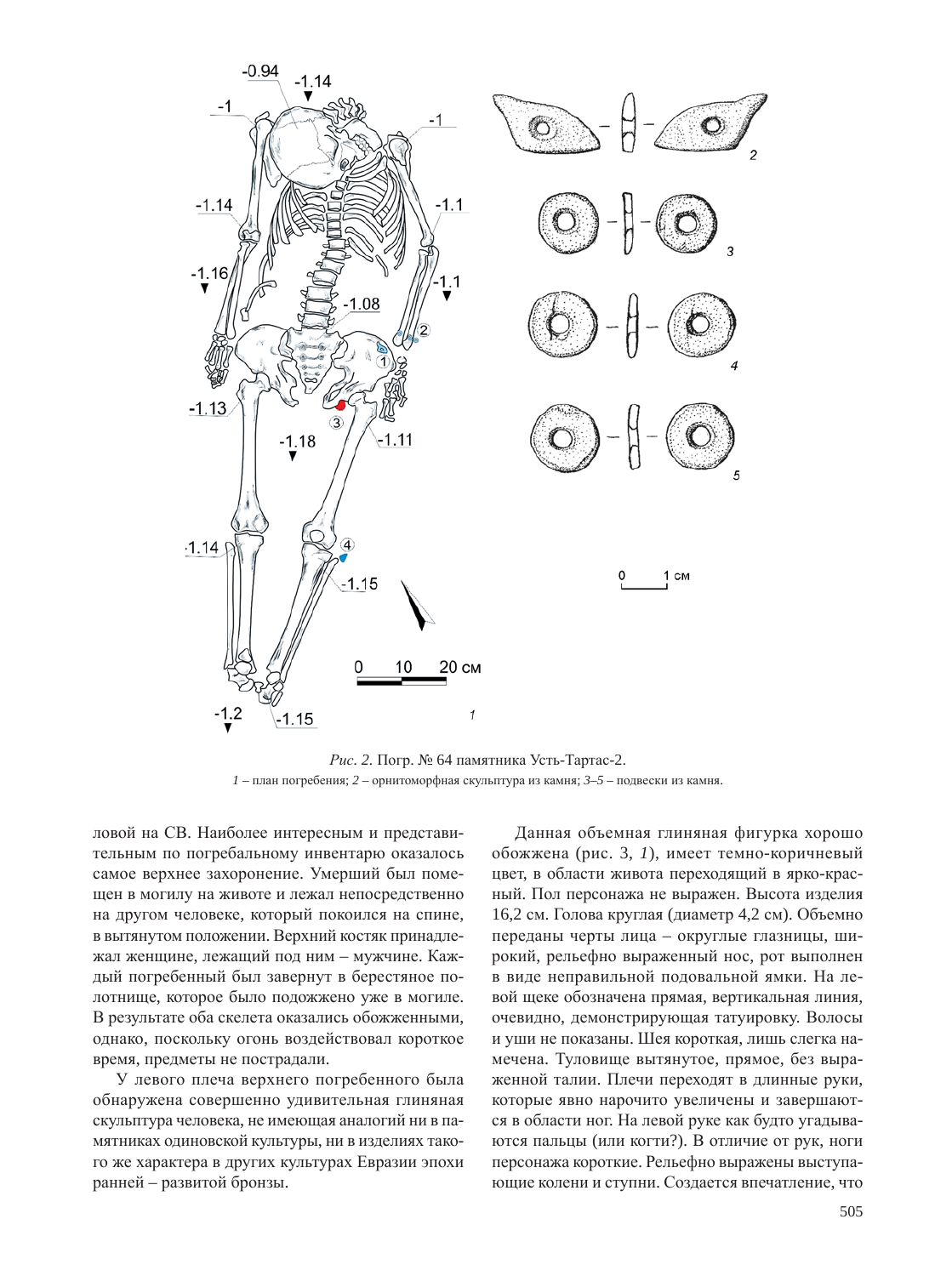

*Рис. 3.* Находки из погр. № 65 памятника Усть-Тартас-2.  $1 -$ антропоморфная фигура (глина);  $2 -$ «маска» из кости;  $3 -$ изделие из кости.

человек стоит на слегка согнутых ногах. Передняя часть на всю длину туловища выбрана в виде глубокой подчетырехугольной полости (длина емкости 7,4 см, ширина 1,8 см, глубина 1,6 см). Полость выполнена явно для размещения в ней какого-то приклада. Во всяком случае тонкая бронзовая пластина в ней сохранилась прекрасно. На спине скульптурки прослеживаются несколько хаотично нанесенных рисок, возможно, – имитация шерсти животного или фактуры одежды (?).

Произведение, несомненно, оригинально и, повторим, не имеет аналогий. Однако такие черты, как утрированно удлиненные руки, татуировка на лице позволяют фиксировать эпохальные черты сходства с антропоморфными изображениями на погребальных личинах каракольской культуры [Кубарев В.Д., 1988] и костяной пластике крохалевской культуры [Басова и др., 2019], которые совпадают по времени бытования с одиновской культурой и территориально близки последней. Антропоморфная пластика окуневской и самусьской культур (см., напр.: [Есин, 2009; Молодин, 1992; Новоженов, 2015]), а также значительное количество подобных случайных находок этого культурно-хронологического пласта из Западной Сибири существенно отличаются от анализируемого произведения.

Охарактеризованную фигурку человека завершает костяная «маска», которая была надета на его лицо. Маска выполнена из суставной части позвонка лошади (определение канд. биол. наук С.К. Васильева). Ее лицевая часть оформлена грубыми срезами, позволяющими видеть в образе вероятную морду медведя (рис. 3, 2). Наличие маски, надетой на лицо «человека», еще более увеличивает оригинальность данной находки. В то же время маска позволяет говорить о культурной интерпретации находки: подобное изделие, выполненное из такого же материала (определение канд. биол. наук С.К. Васильева), но чуть меньше по размерам, обнаружено в могиле одиновской культуры № 192 могильника Сопка-2/4А [Молодин, 2012, с. 53, рис. 53, 3].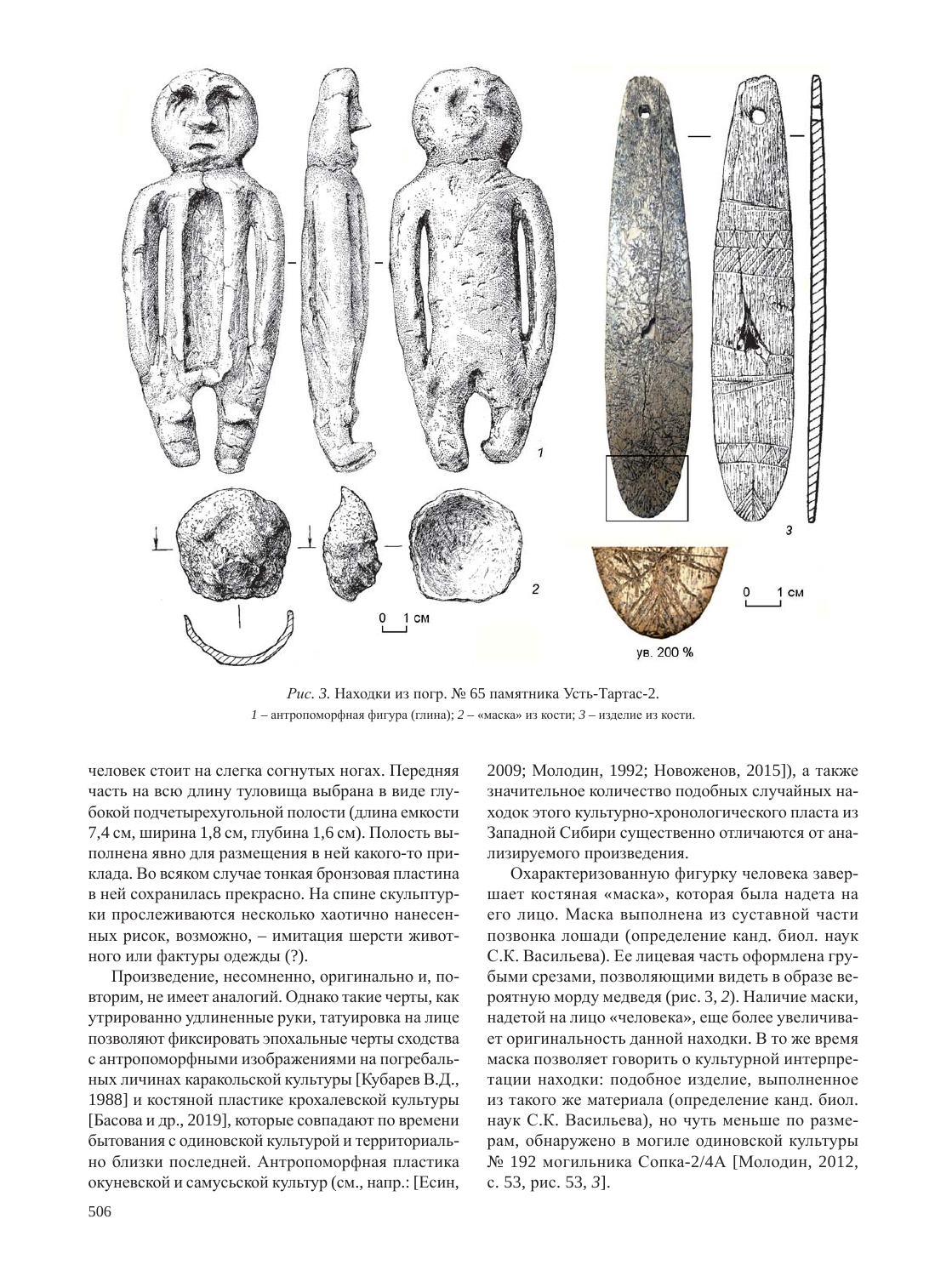Однако замечательно не только вышеописанное произведение, но и его явно прослеживаемая семантическая нагрузка, на характеристике которой следует остановиться особо. Глиняная скульптурка покоилась у левого плеча верхнего погребенного. При этом головка скульптурки была специально отломана и развернута лицом в маске в противоположную от разворота туловища сторону. В нише на туловище лежала бронзовая пластина. Сюда же могли помещаться и другие приклады (например, пища или изделия из органических материалов), которые до нашего времени не сохраняются\*. Не исключено, что фигурка могла быть одета, во всяком случае, такие проявления мы нередко наблюдаем на антропоморфной пластике, на святилищах аборигенного населения сибирского Севера (см., напр.: [Гемуев, Сагалаев, 1986]). Замечательно, что лицо скульптуры человека было спрятано под маской, изображающей, по-видимому, как было отмечено, медвежью морду.

Данная находка требует специального осмысления. В настоящей работе мы считаем главной задачей скорейшее введение этого уникального произведения в научный оборот.

В качестве возможной аналогии данной скульптурке, пожалуй, можно привести антропоморфный сосуд из Саразма (Таджикистан), хранящийся в Государственном Эрмитаже и опубликованный В.А. Новоженовым [2015, рис. 3]. Вырезанный из порфирита сосудик с человеческой головой и туловищем в виде чашевидной емкости семантически может быть сопоставим с анализируемым в настоящей работе изделием.

Рядом с глиняной скульптуркой человека была помещена костяная пластина (рис. 3, 3). Один ее конец закруглен. Ширина пластины плавно увеличивается к овальной оконечности. Длина изделия 13 см, максимальная ширина 2,5 см, толщина 0,35 см. Более узкий конец имеет отверстие, вероятно, для крепления. С обеих сторон пластина украшена гравированным орнаментом, нанесенным тончайшими линиями. С одной из сторон хорошо читается его композиционное построение: горизонтальные зоны, покрытые треугольными зигзагами и косыми (наклонными) линиями. На оборотной стороне узор нанесен симметрично, но более упрощенно. Гравировка на плоскостях изделия была практически незаметна и вряд ли могла служить для его украшения. Важно, что аналогичные по морфологии изделия были найдены в погребениях одиновской [Молодин, 2012, рис. 206] и кротовской [Молодин, Гришин, 2016, рис. 402, *1*, 2] куль-



*Рис. 4.* Находки из погр. № 67 памятника Усть-Тартас-2.  $1$  – каменный наконечник стрелы;  $2$  – каменная ножевидная ретушированная пластина.

тур. Определение предназначения этих предметов всегда было затруднено и неоднозначно. В.И. Молодин предполагал их возможную интерпретацию в качестве «костяных спиц», «накладок» [Молодин, 2012, с. 136] или фронтальных накладок на тело лука [Молодин, Гришин, 2016, с. 252, 253], однако есть аргументы и против такой трактовки. Как бы то ни было, в анализируемом случае принципиально важно само присутствие этого предмета, редко, но фиксируемого в материалах одиновской культуры. Примечательно, что сочетание таких предметов, как орнаментированная костяная пластина непонятного пока назначения и костяная маска зооморфного характера, обнаружено в двух случаях в одиновских непотревоженных комплексах могильников Сопка-2/4А и Усть-Тартас-2. Возможно, в погребении на Сопке также была антропоморфная фигурка, но выполненная из дерева (?) (или тряпичная кукла (?)), не сохранившаяся до нашего времени. Все это чрезвычайно важно для реконструкции надстроечных явлений в одиновском обществе.

Кроме могильника одиновской культуры, на Усть-Тартасе-2 выявлена могила, продолжающая ряд кротовских погребений (напомним читателю, что ряд кротовских захоронений совершен позже одиновских рядов [Молодин и др., 2018], однако ориентирован также вдоль края террасы). Погребение кротовской культуры № 67, исследованное на памятнике, является вторичным захоронением (что также имеет место у носителей культуры). Погребальный инвентарь в нем представлен каменным наконечником стрелы, ножевидной ретушированной пластиной (рис. 4) и мелким фрагментом керамики.

#### Заключение

Результаты раскопок 2020 г. на памятнике Усть-Тартас-2 существенно обогатили и расширили наши представления о погребальной практике одиновской и кротовской культур, носители которых в III тыс. до н.э. населяли лесостепные пространства Западно-Сибирской равнины. Глиняная

<sup>\*</sup>Содержимое полости взято для проведения химических анализов.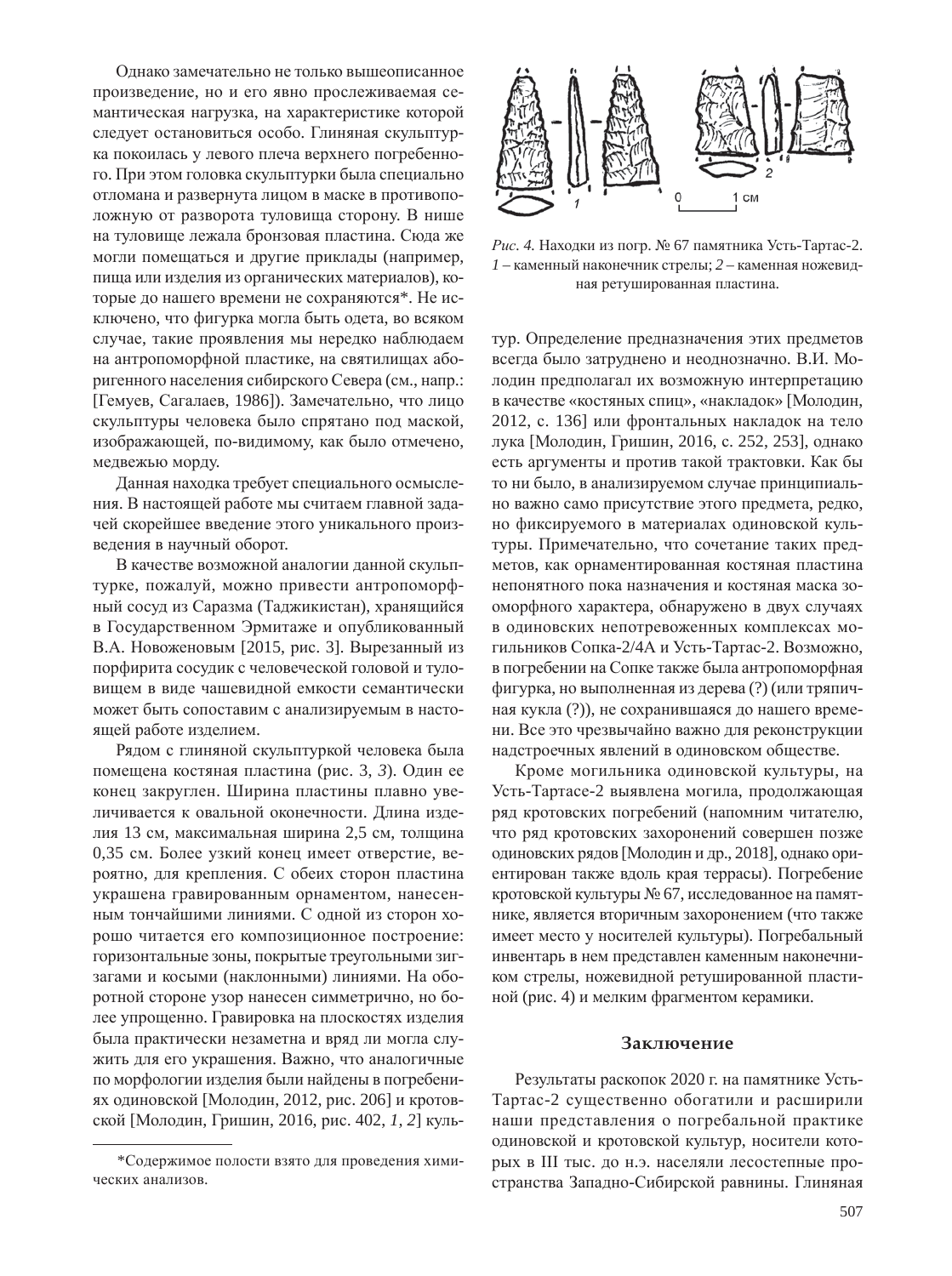антропоморфная скульптурка, сопровождаемая костяной маской, замечательна не только как предмет пластического искусства, но и как объект для изучения идеологических представлений населения Барабинской лесостепи в эпоху бронзы.

## **Благодарности**

Работа выполнена при финансовой поддержке РФФИ, проект № 18-09-40051.

## Список литературы

Басова Н.В., Постнов А.В., Заика А.Л., Молодин В.И. Предметы мобильного искусства из могильника эпохи бронзы на поселении Турист-2 // Археология, этнография и антропология Евразии. – 2019. – Т. 47,  $N<sub>2</sub>$  4. – C. 53–65.

Гемуев И.Н., Сагалаев А.М. Религия народа манси. Культовые места XIX – начала XX в. – Новосибирск: Наука, 1986. – 190 с.

Есин Ю.Н. Древнее искусство Сибири: самусьская культура. – Томск: Том. гос. ун-т, 2009. – 526 с. – (Труды музея археологии и этнографии Сибири; т. 2).

Зайберт В.Ф. Энеолит Урало-Иртышского междуречья. – Петропавловск: Наука, 1993. – 246 с.

Кобелева Л.С., Ненахов Д.А., Дураков И.А., Мыль-**НИКОВА Л.Н., Нестерова М.С., Молодин В.И., Райнхольд С.** Бронзолитейный комплекс эпохи ранней - развитой бронзы на поселении Карьер Таи-1 (Барабинская лесостепь) // Проблемы археологии, этнографии, антропологии Сибири и сопредельных территорий. – Новосибирск: Изд-во ИАЭТ СО РАН, 2019. – Т. XXV. – С. 402– 408.

Кубарев В.Д. Древние росписи Каракола. – Новосибирск: Наука, 1988. – 173 с.

Молодин В.И. Древнее искусство Западной Сибири (Обь-Иртышская лесостепь). – Новосибирск: Наука, 1992. - 192 c.

Молодин В.И. Усть-тартасская культура // Проблемы историко-культурного развития древних и традиционных обществ Западной Сибири и сопредельных территорий. -Томск: Изд-во Том. гос. ун-та, 2005. – С. 180-184.

**Молодин В.И.** Памятник Сопка-2 на реке Оми: культурно-хронологический анализ погребальных комплексов одиновской культуры. – Новосибирск: Изд-во ИАЭТ CO PAH, 2012. – T. 3. – 220 c.

Молодин В.И. Сейминско-турбинские бронзы в «закрытых» комплексах одиновской культуры (Барабинская лесостепь) // Фундаментальные проблемы археологии, антропологии и этнографии: к 70-летию академика А.П. Деревянко. – Новосибирск: Изд-во ИАЭТ СО РАН, 2013. – ɋ. 309–324.

Молодин В.И., Гришин А.Е. Памятник Сопка-2 на реке Оми. – Новосибирск: Изд-во ИАЭТ СО РАН, 2016. – Т. 4. Культурно-хронологический анализ погребальных комплексов кротовской культуры. – 452 с.

 $M$ олодин В.И., Кобелева Л.С., Дураков И.А., Райнхольд С., Ненахова Ю.Н., Борзых К.А., Швецо**ва Е.С.** Могильник Усть-Тартас-2 – новый погребальный комплекс эпохи неолита, ранней и развитой бронзы в Барабинской лесостепи // Проблемы археологии, этнографии, антропологии Сибири и сопредельных территорий. – Новосибирск: Изд-во ИАЭТ СО РАН, 2017. – T. XXIII. – C. 363–367.

Молодин В.И., Кобелева Л.С., Райнхольд С., Нена**жова Ю.Н., Ефремова Н.С., Дураков И.А., Мыльни**кова Л.Н., Нестерова М.С. Стратиграфия погребальных комплексов ранней – развитой бронзы на памятнике Усть-Тартас-2 // Проблемы археологии, этнографии, антропологии Сибири и сопредельных территорий. – Новосибирск: Изд-во ИАЭТ СО РАН, 2018. – Т. XXIV. – C. 293-298.

 $M$ олодин В.И., Мыльникова Л.Н., Нестерова М.С., Кобелева Л.С., Селин Д.В., Ненахов Д.А., Степано**ва В.С.** Основные результаты исследования могильника эпохи бронзы Усть-Тартас-2 в 2019 году // Проблемы археологии, этнографии, антропологии Сибири и сопредельных территорий. – Новосибирск: Изд-во ИАЭТ СО PAH, 2019. – T. XXV. – C. 471–477.

Новоженов В.А. К вопросу об этнокультурной интерпретации коллекции антропологической антропоморфной пластики из памятников Центральной Азии второй половины 3 тыс. до н.э. // Древний Тургай и Великая Степь: часть и целое: сб. науч. ст., посв. 70-летнему юбилею Виктора Николаевича Логвина. – Костанай; Алматы, 2015. – С. 314–331.

Рыкушина Г.В., Зайберт В.Ф. Предварительное сообщение о скелетных остатках людей с энеолитического поселения Ботай // Бронзовый век Урало-Иртышского междуречья. – Челябинск: Изд-во Башкир. ун-та, 1984. – C. 121-136.

Сидоров Е.А. Трасологическое изучение материалов Каменного Мыса // Ранний железный век Западной Сибири. – Томск: Том. гос. ун-т, 1978. – С. 19–24.

Хлобыстина М.Д. Ритуал «черепа и головы» в культурах Северной Евразии эпохи раннего голоцена // Stratum plus. – 1999. –  $\mathbb{N}^{\circ}$  1. – C. 326–333.

**Шорин А.Ф., Нохрина Т.И.** Погребальный обряд энеолитического населения Урала // Археология, этнография и антропология Евразии. – 2000. – № 2 (2). – C. 96-106.

### **References**

**Basova N.V., Postnov A.V., Zaika A.L., Molodin V.I.** Objects of portable art from a bronze age cemetery at Turist-2. *Archaeology, Ethnology and Anthropology of Eurasia*, 2019, vol. 47, No. 4, pp. 53–65. doi:10.17746/1563- 0110.2019.47.4.053-065